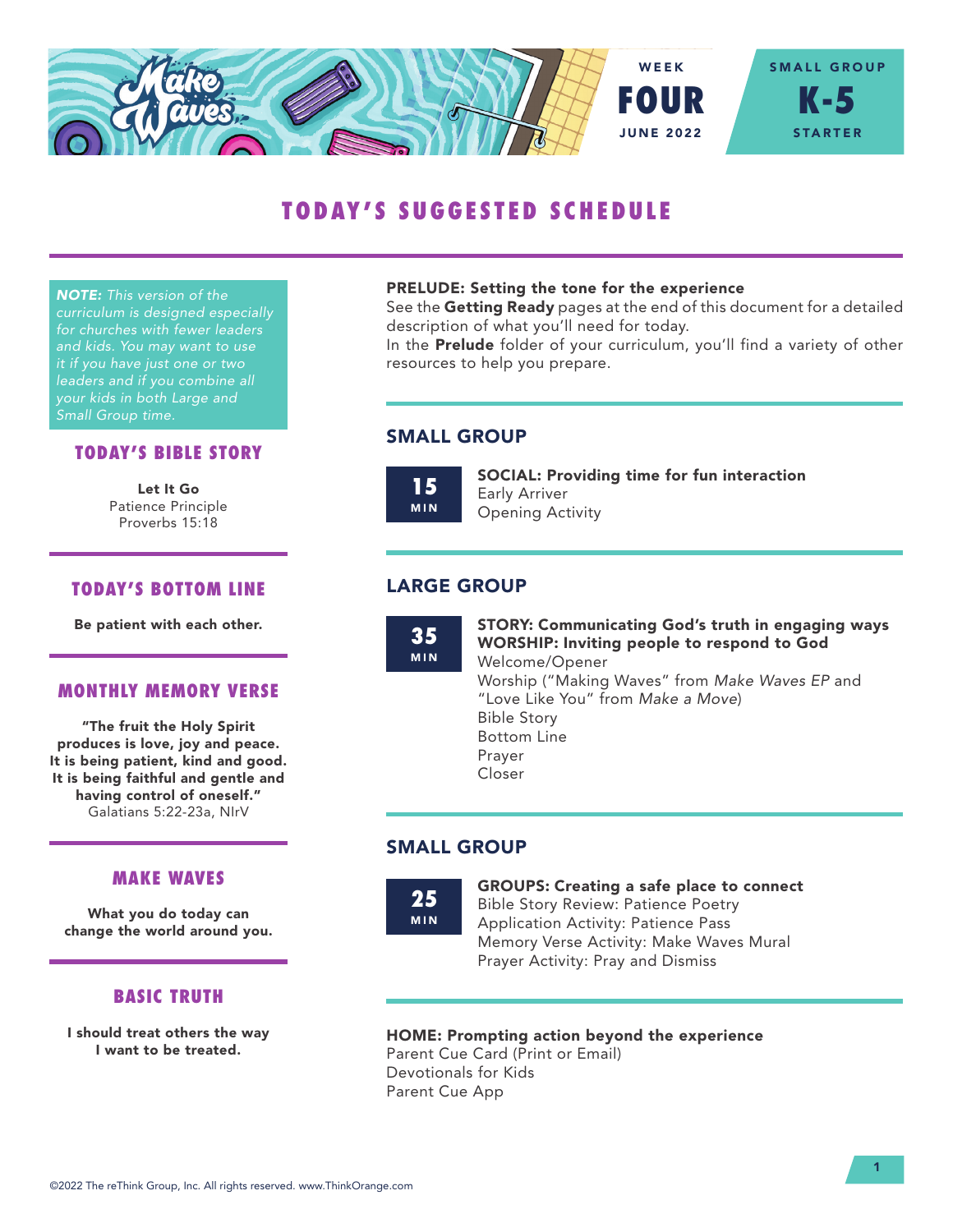

PROVIDING TIME FOR FUN INTERACTION 15 MINUTES PRELUDE SOCIAL STORY WORSHIP GROUPS HOME

MADE TO EXPLORE

an activity that extends learning through hands-on experimentation and discovery



*Before kids arrive, pray for each regular attendee by name. Pray for those who might visit your group for the first time. Pray that kids would learn the importance of being someone who calms things down with their patience instead of stirring up conflict by getting angry when they have to wait. Thank God that we all have help to be patient and don't have to do it on our own power.* 

# TODAY'S BIBLE STORY

Let It Go Patience Principle Proverbs 15:18

## TODAY'S BOTTOM LINE

Be patient with each other.

#### MONTHLY MEMORY VERSE

"The fruit the Holy Spirit produces is love, joy and peace. It is being patient, kind and good. It is being faithful and gentle and having control of oneself." Galatians 5:22-23a, NIrV

# MAKE WAVES

What you do today can change the world around you.

## BASIC TRUTH

I should treat others the way I want to be treated.

# 1. EARLY ARRIVER

WHAT YOU NEED: Offering container, bubbles, bubble wands

#### WHAT YOU DO:

- Welcome kids by name as they arrive to Small Group.
- Invite kids who brought an offering to put it in the offering container.
- Hand out the wands and bubbles, or set the tub of bubbles in the center of your area, and invite kid to blow bubbles.
- Challenge the group to see who can blow the most bubbles at once, the biggest bubble, and the smallest bubble.
- Ask:
	- <sup>n</sup> How do you control the size of your bubble?
	- <sup>n</sup> Why can't you just WHOOSH and blow hard through the bubble wand?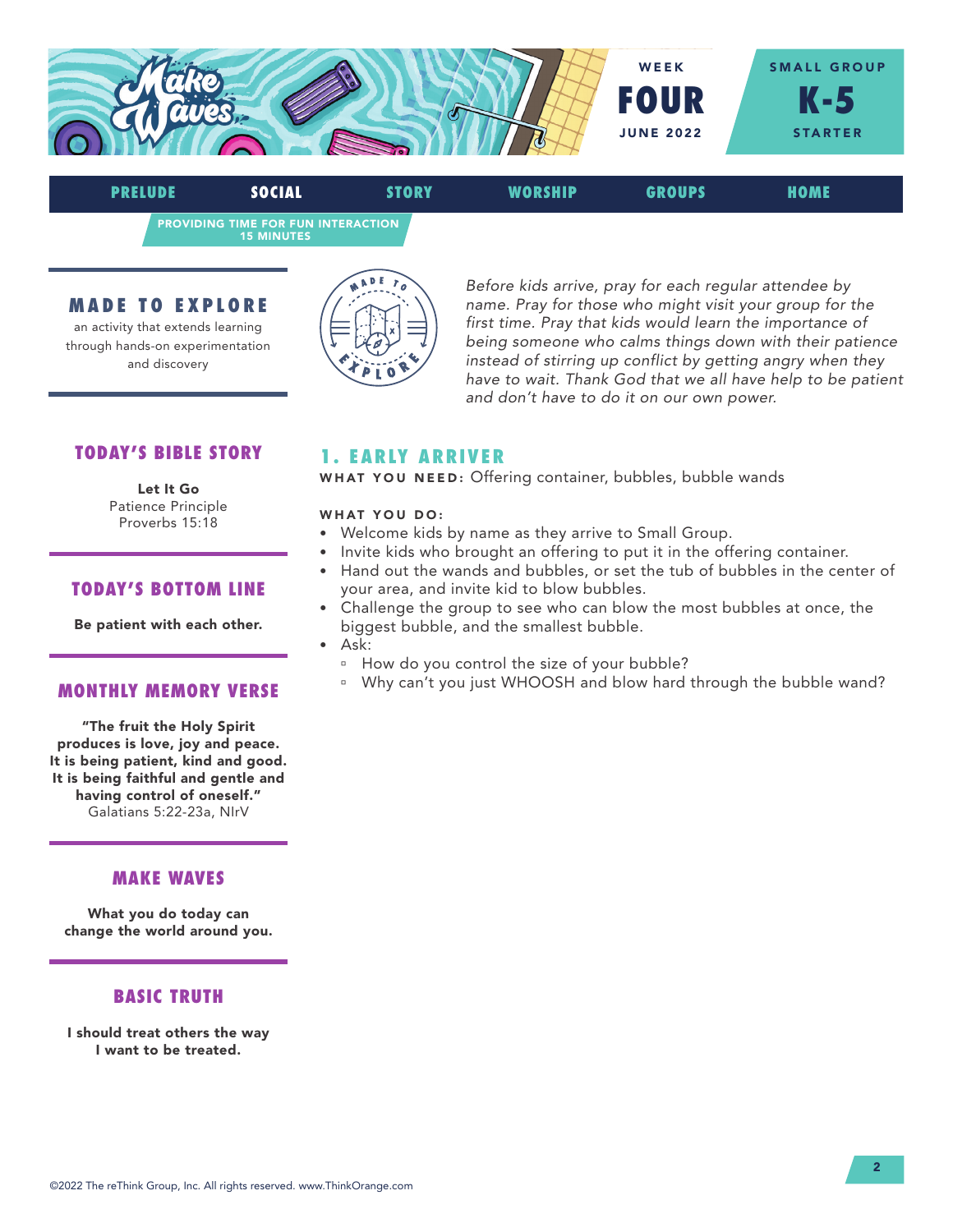

PRELUDE SOCIAL STORY WORSHIP GROUPS HOME

PROVIDING TIME FOR FUN INTERACTION 15 MINUTES

## MADE TO PLAY

an activity that encourages learning through following guidelines and/or working as a group



# 2. OPENING ACTIVITY

WHAT YOU NEED: One minute sand timer, large container of juice, plastic cups, *(optional)* bag of individually wrapped candy

*\*NOTE: Be aware of food allergies in your group and adjust materials accordingly.*

## TODAY'S BIBLE STORY

# Let It Go

Patience Principle Proverbs 15:18

## TODAY'S BOTTOM LINE

Be patient with each other.

### MONTHLY MEMORY VERSE

"The fruit the Holy Spirit produces is love, joy and peace. It is being patient, kind and good. It is being faithful and gentle and having control of oneself." Galatians 5:22-23a, NIrV

## MAKE WAVES

What you do today can change the world around you.

## BASIC TRUTH

I should treat others the way I want to be treated.

#### WHAT YOU DO:

- Invite the kids to sit in a circle.
- If using juice, set one cup in front of each kid.
- Tell kids that you'll pour a little bit of juice in their cups every 30 seconds.
- Use the sand timer to keep time and pour juice in the cups when about half of the sand has passed to the bottom.
	- <sup>o</sup> Tell the kids that they can take the cups whenever they want but once they take their cup, they can't get any more juice. The longer they wait, the more juice will be in their cup.
	- <sup>a</sup> Play this out as long as time allows.
	- <sup>n</sup> Let everyone drink from full cups at the end.
- Option: If using the candy, put one piece of candy in front of each kid.
	- <sup>o</sup> Tell kids they'll get another piece in a minute if they don't eat it now.
	- <sup>n</sup> Use the sand timer to keep the minutes.
	- <sup>o</sup> Keep going minute by minute, adding a piece of candy every minute.
- For mostly older kids, play in rounds.
	- <sup>o</sup> Set one piece of candy in the middle of the circle.
	- <sup>o</sup> Tell the kids anyone can take the candy at any time, but each person can only take candy once.
	- <sup>o</sup> Tell them you'll add candy to the pile every minute.
	- Don't tell them when the round will be over.
	- <sup>□</sup> Use the sand timer to keep the minutes.
	- <sup>a</sup> Add a few pieces to the pile every minute.
	- <sup>n</sup> If no one has taken candy at the end of your time, split up the whole pile in the middle. But if kids have taken candy sporadically during the game, give candy just to kids who don't have any.
	- <sup>o</sup> As they wait, engage kids in conversation about their favorite candy and fun stories about waiting for holidays or special times when they get to have lots of candy.

#### WHAT YOU SAY:

"This activity could have been chaos! [Candy/juice] flying everywhere! How did you stay calm? *(Or, if there was some chaos, ask, "How did we calm down?") [Transition]* Let's go to Large Group and hear about a way to keep our cool when we could have chaos!"

Lead your group to the Large Group area.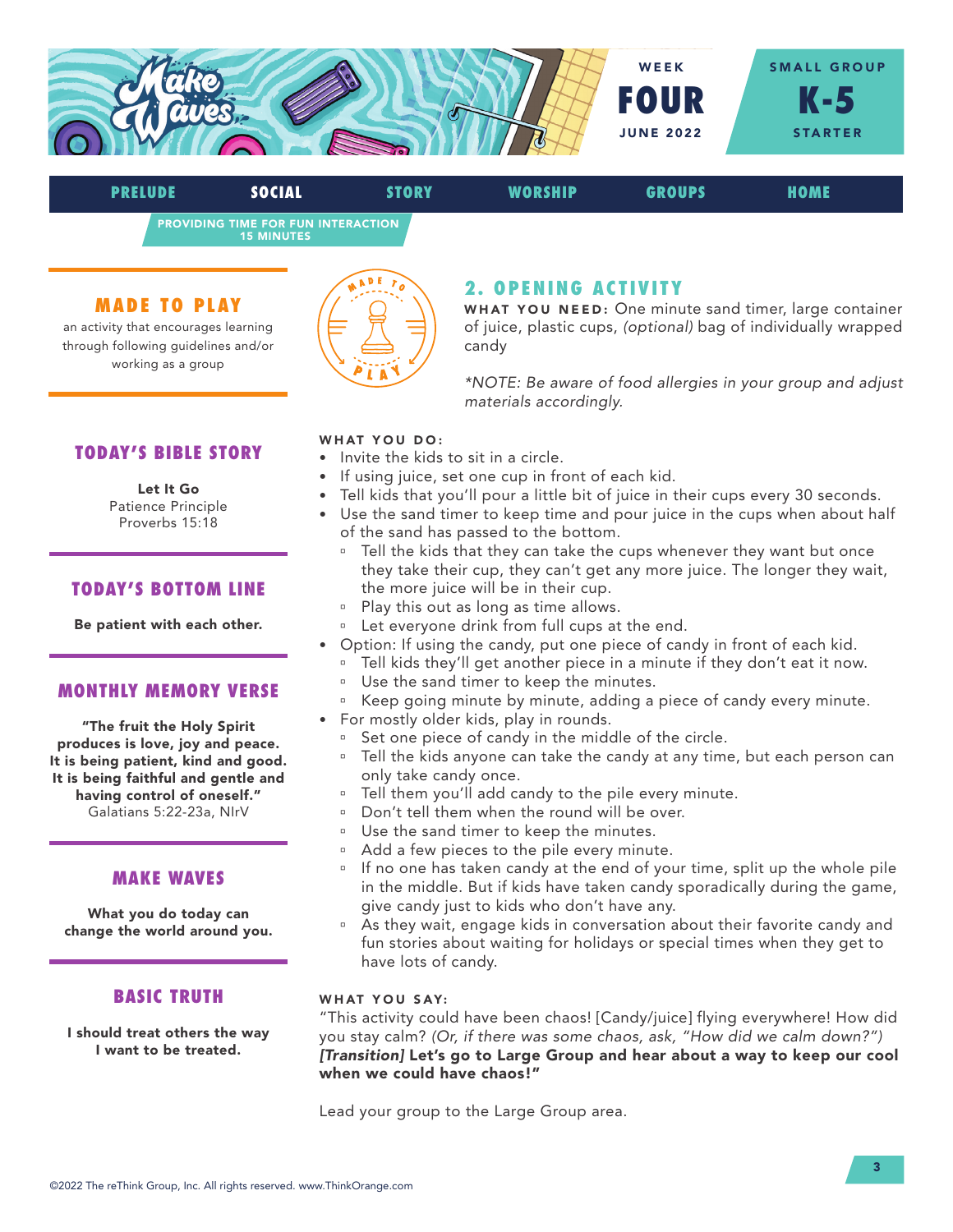

# CREATING A SAFE PLACE TO CONNECT 25 MINUTES PRELUDE SOCIAL STORY WORSHIP GROUPS HOME

### MADE TO IMAGINE

an activity that promotes empathy and facilitates concrete application through role-play and reenactment



# \*1. PATIENCE POETRY

[TALK ABOUT GOD | BIBLE STORY REVIEW] WHAT YOU NEED: "Patience Poetry Prompts" Activity Page words, "Poetry Topics Activity page, a one-minute sand timer

## WHAT YOU DO:

- Divide your group into two teams.
- Give each team a set of words from the "Patience Poetry Prompts" Activity Page.
- For each round, read a scenario from the "Poetry Topics" Activity Page and turn over the one-minute timer.
- Tell the teams that they have a minute to put together a poem or sentence about how they would respond or feel in that situation.
- Award points to the most honest or creative (the points don't matter).
- Play until you're out of scenarios or as time and interest allow.

#### WHAT YOU SAY:

"You have a lot of creative ways to express your feelings on patience! It's hard to stay calm when we're frustrated and not getting what we want.

*[Make It Personal] (Share an age-appropriate situation that you recently experienced when you needed patience in the face of frustration. Maybe it's a recent as the traffic on the way to church! How do you personally deal with frustration and annoyance? Do you count to ten? Pray? Practice empathy for those holding you up? Invite kids to share, too.)* 

"It's hard to be patient with each other! How can you practice patience this week? *(Allow for responses.)* We all mess this up. No one is ever patient with everyone around them all the time. It's a good thing we're not alone in this fight for patience! When we believe in Jesus, God's Spirit can help you be patient, even when it's super hard."

# TODAY'S BIBLE STORY

#### Let It Go

Patience Principle Proverbs 15:18

## TODAY'S BOTTOM LINE

Be patient with each other.

### MONTHLY MEMORY VERSE

"The fruit the Holy Spirit produces is love, joy and peace. It is being patient, kind and good. It is being faithful and gentle and having control of oneself." Galatians 5:22-23a, NIrV

## MAKE WAVES

What you do today can change the world around you.

## BASIC TRUTH

I should treat others the way I want to be treated.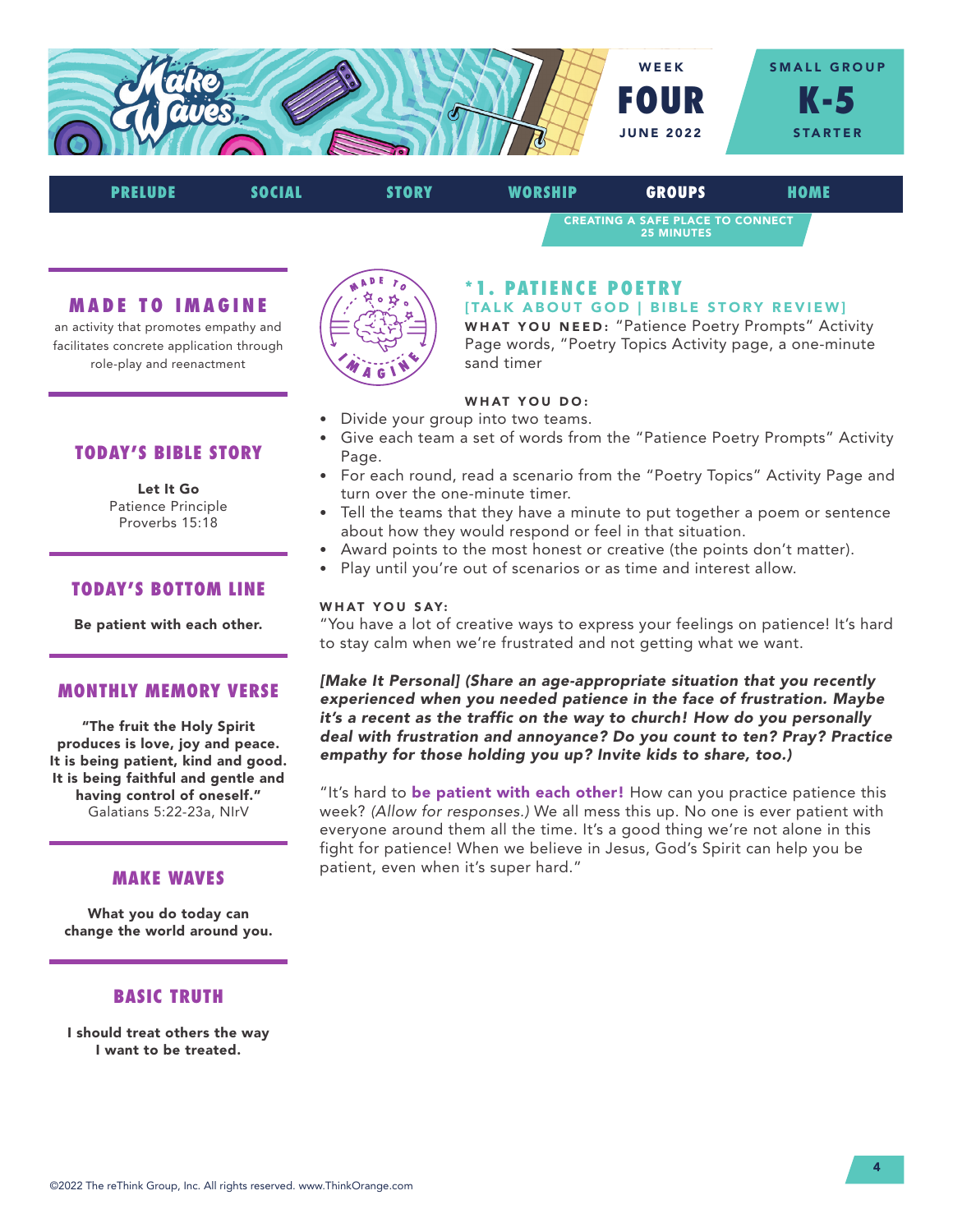

# CREATING A SAFE PLACE TO CONNECT 25 MINUTES PRELUDE SOCIAL STORY WORSHIP GROUPS HOME

#### MADE TO MOVE

an activity that increases the oxygen in the brain and taps into the energy in the body



## 2. PATIENCE PASS

[LIVE FOR GOD | APPLICATION ACTIVITY] WHAT YOU NEED: Buckets (two full of water), large sponges, timer app or stopwatch, *(optional)* tarp

*NOTE: If possible, do this outside!* 

## WHAT YOU DO:

- If you playing inside, you may want to lay a tarp on the floor.
- Place the two water buckets on one side of your activity area (end of the tarp) and the empty buckets on the other side/end.
- Divide your group into two teams.
- Direct each team to line up, shoulder to shoulder, between the buckets.
- Put a sponge in each full bucket.
- Direct the kid nearest the full bucket to take the soaked sponge and pass it to the kid next to them.
- Instruct the kids to pass the sponge down the line.
- Once the sponge reaches the kid beside the bucket, direct them to wring the sponge into it.
- Instruct that kid to run to the full bucket and soak the sponge while everyone moves over one step so the new kid is now the first in line and ready to pass the sponge down the line again.
- At the end of your time, the team with the most water in their bucket, wins!

#### WHAT YOU SAY:

"You had to pass the sponge quickly and rely on each other to not lose any water. How did that feel? *(Invite responses.)* Sometimes, we think people aren't moving as fast as they should be—like if we're waiting our turn to use playground slides or taking turns in a game with our family. How do we react? *(Invite responses. We get frustrated and annoyed; we might yell at them.)* Our whole world seems obsessed with doing things as fast as possible. But God wants us to be patient with each other.

"What are the benefits of slowing down and showing patience?" *(Invite responses. We can do things well, calmly. We don't get as angry with others.)*

### *Optional Discussion Questions for Older Kids*

- If you lead 4th, 5th, or 6th graders, consider asking these discussion questions:
- Is there someone in your life who you have a hard time being patient with like a younger sibling? How does that feel?
	- What can you do specifically to have more patience with that person?
- Are there times when you need patience from someone else? What does that feel like?

# TODAY'S BIBLE STORY

#### Let It Go

Patience Principle Proverbs 15:18

## TODAY'S BOTTOM LINE

Be patient with each other.

#### MONTHLY MEMORY VERSE

"The fruit the Holy Spirit produces is love, joy and peace. It is being patient, kind and good. It is being faithful and gentle and having control of oneself." Galatians 5:22-23a, NIrV

## MAKE WAVES

What you do today can change the world around you.

## BASIC TRUTH

I should treat others the way I want to be treated.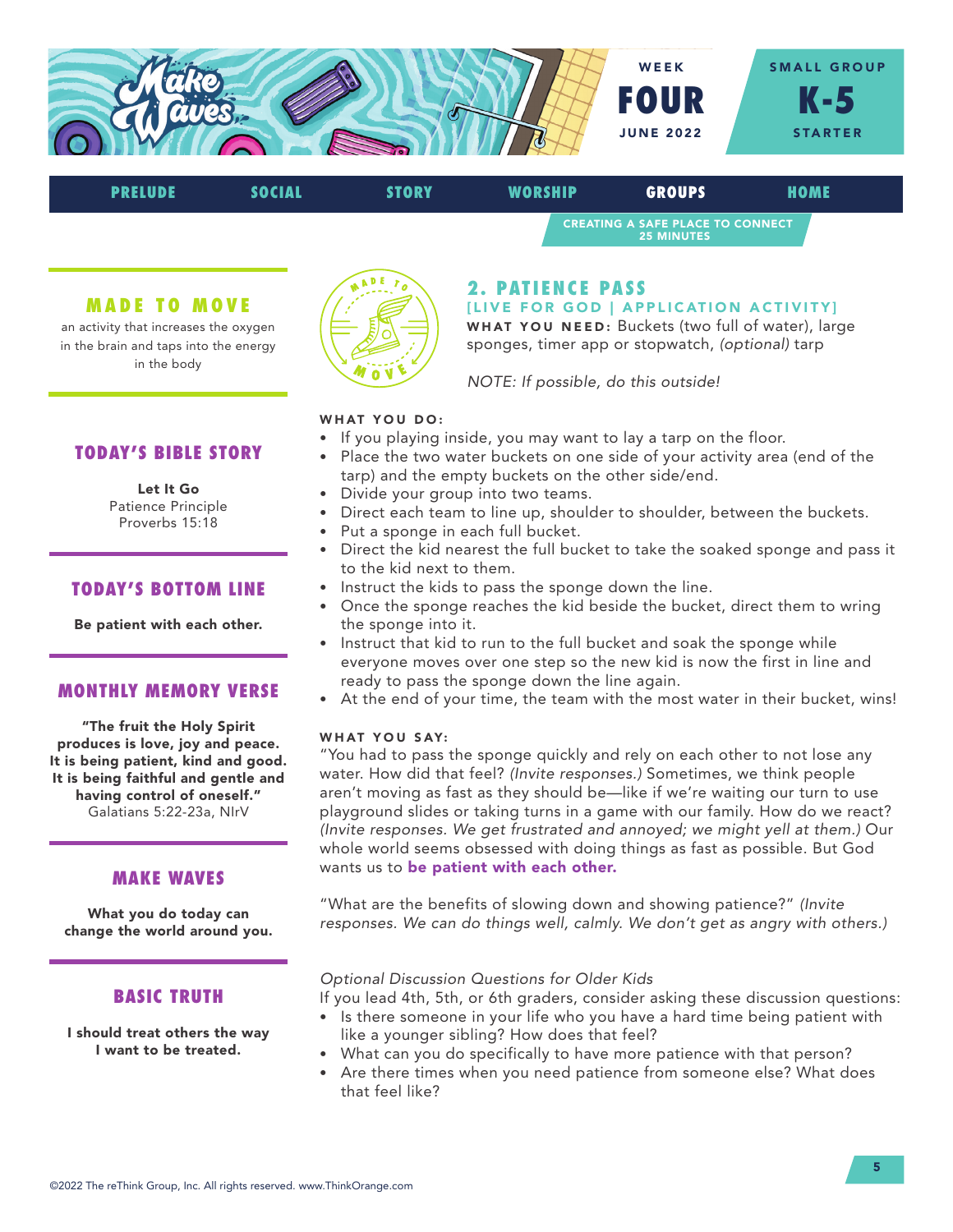

| <b>PRELUDE</b> | SOCIAL | <b>STORY</b> | <b>WORSHIP</b> | <b>GROUPS</b>                                                | HOME |  |
|----------------|--------|--------------|----------------|--------------------------------------------------------------|------|--|
|                |        |              |                | <b>CREATING A SAFE PLACE TO CONNECT</b><br><b>25 MINUTES</b> |      |  |

### MADE TO PLAY

an activity that encourages learning through following guidelines and/or working as a group



# 3. MAKE WAVES MURAL

[HEAR FROM GOD | MEMORY VERSE ACTIVITY] WHAT YOU NEED: "Make Waves Mural Week 4" Activity Page, mural from previous weeks, Bibles, tape or glue

*Note: This Mural will be used next month as well. Keep is available for next week!* 

### TODAY'S BIBLE STORY

Let It Go Patience Principle Proverbs 15:18

## TODAY'S BOTTOM LINE

Be patient with each other.

### MONTHLY MEMORY VERSE

"The fruit the Holy Spirit produces is love, joy and peace. It is being patient, kind and good. It is being faithful and gentle and having control of oneself." Galatians 5:22-23a, NIrV

#### MAKE WAVES

What you do today can change the world around you.

## BASIC TRUTH

I should treat others the way I want to be treated.

#### WHAT YOU DO:

- Make sure each kid has a Bible.
- Look up and read Galatians 5:22-23 together with the navigation tips below.

*Finding verses with a multi-age group: Guide all kids to open their Bibles to the front and find the table of contents. Hold up a Bible opened to the table of contents to show the kids what the page looks like. When the kids find the table of contents, ask a middle elementary kid (2nd–3rd grade) to find Galatians in the list under "New Testament." When the kid finds Galatians, lead them to look at the page number beside the word and say it, explaining that the number tells them on what page they can find Galatians. Ask older elementary kids (4th–5th grade) to help younger ones find the correct page in their own Bibles. When they all find Galatians, explain that the big numbers on the page are the chapter numbers. Ask a kindergartner or 1st grader to find chapter 5, and give time for all the kids to turn the pages to find it. Explain that the small numbers are verse numbers, and ask a middle elementary kid to find verse 22 in chapter 5. Then, read the verse aloud slowly, especially for your pre-readers; or ask older elementary kids to read it to the group.*

- Set out the iceberg decal from the "Make Waves Mural Week 4" Activity Page, the mural, and tape or glue.
- Invite the kids to choose a spot on the mural and tape or glue the iceberg on it.
- Play a game of "Marco Polo."
- Choose a safe area where "Marco" can wander with their eyes closed.
- Choose a volunteer to be "Marco" and close their eyes.
- Instruct Marco to call out "Marco" while the rest of the group wanders the safe area and responds with "Polo."
- Direct Marco to try to tag someone.
- The kid who Marco tags becomes the next Marco.
- To keep this safe indoors, have kids play on their knees or on all fours on a carpeted surface.

#### WHAT YOU SAY:

"This is a fun game—as long you're not stuck being Marco forever! It can be frustrating trying to get what you want, either in a game or other times. Have you ever felt really frustrated with not getting what you want? What happened? *(Invite responses.)* Especially when it comes to people, we want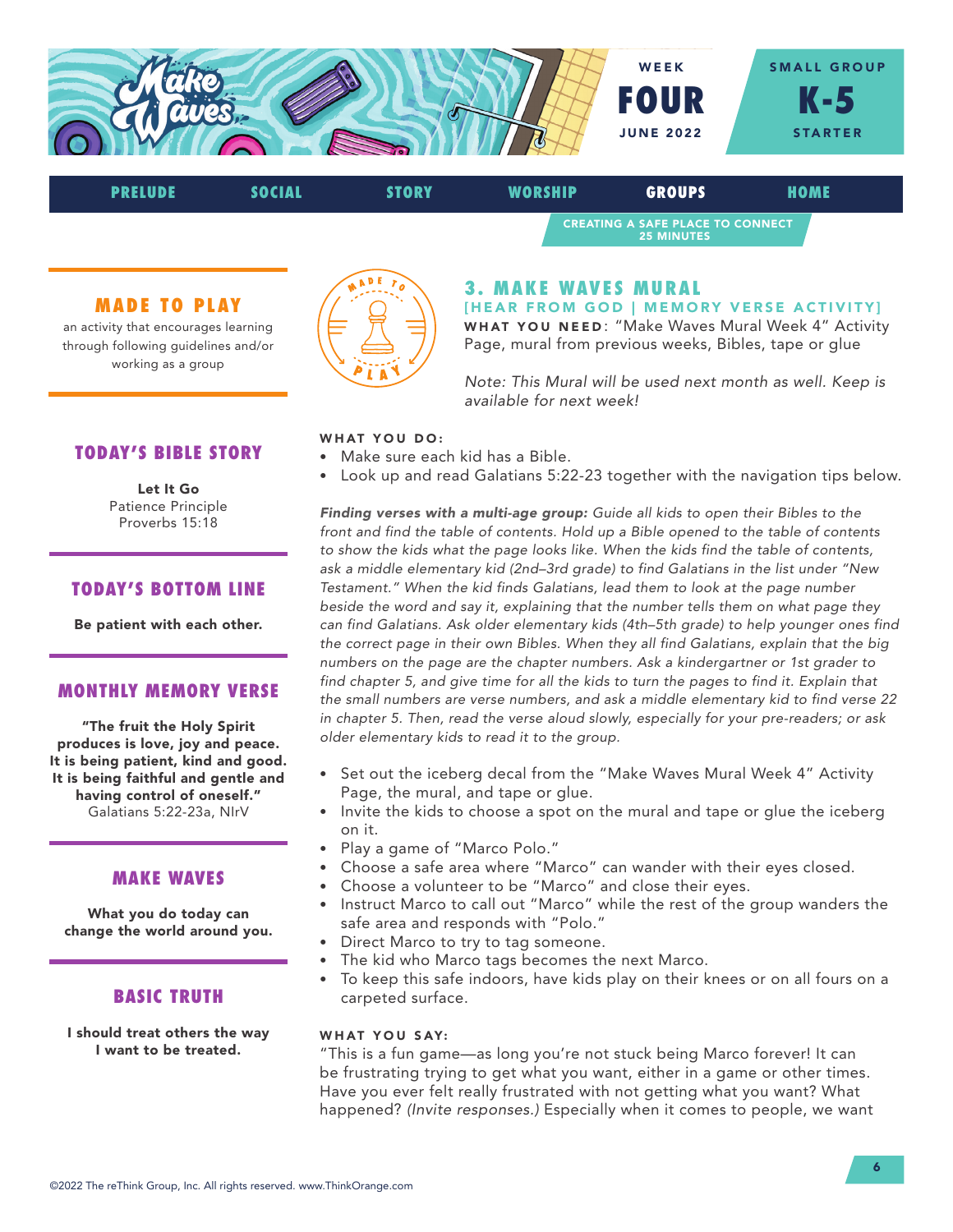

# (3. MAKE WAVES MURAL, CONTINUED)

what we want when we want it. It's hard to wait for your parents to get off their phone when you want to go somewhere, or it's hard to wait your turn to use something at home.

"When is the last time someone got impatient with you? How did that feel? *(Invite responses.)* We like to receive patience, but we're not always great at giving it. When you're tempted to rush someone or get annoyed at them, remember to be patient with each other, because sooner or later, you'll need them to be patient with you."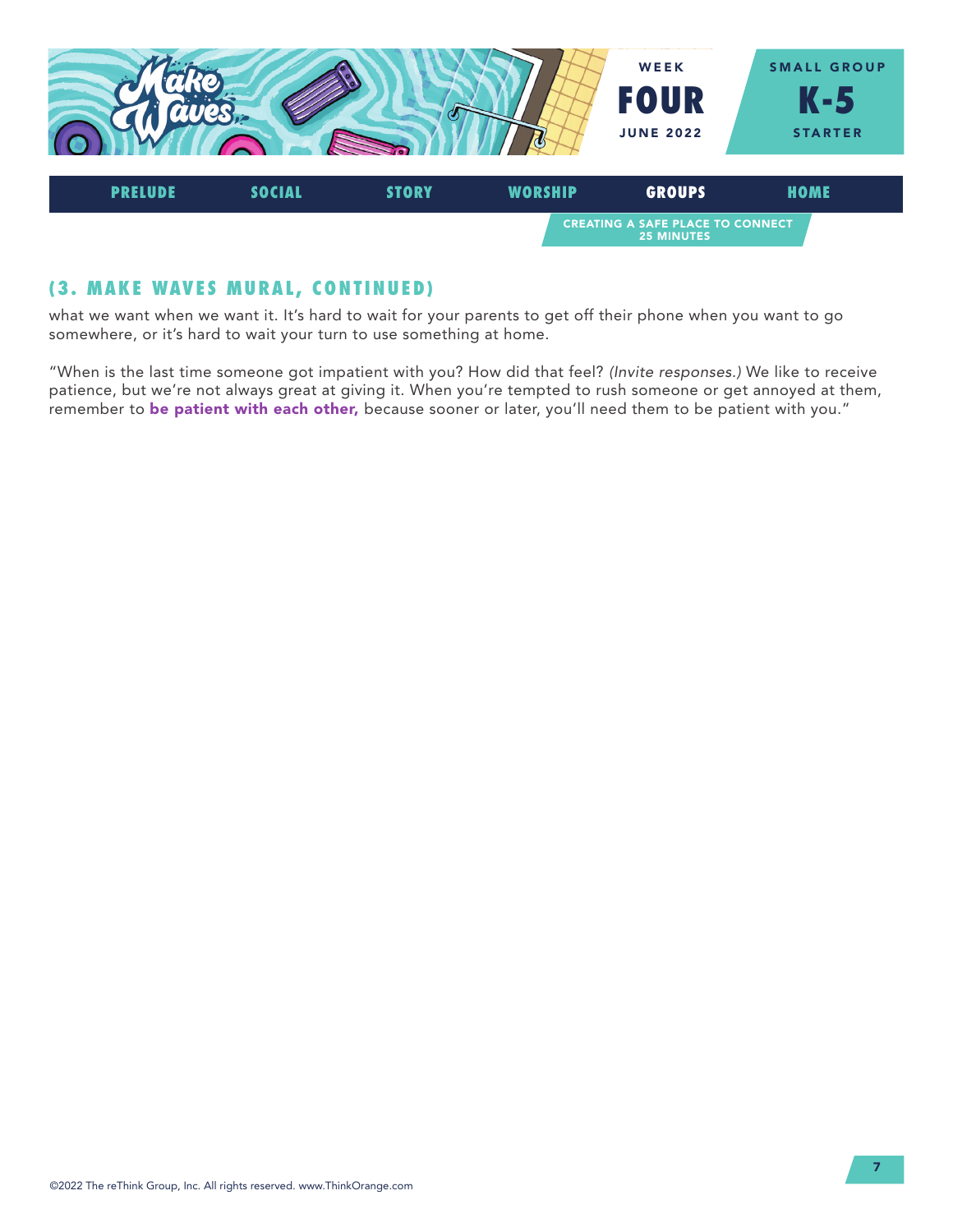



balls

MADE TO REFLECT

an activity that creates space for personal processing and application



# 4. PRAY AND DISMISS

[PRAY TO GOD | PRAYER ACTIVITY] WHAT YOU NEED: Nail polish, nail polish remover, cotton

# WHAT YOU DO:

- Invite everyone to sit in a circle.
- Gently paint one drop of nail polish on the back of each kid's hand.
- Encourage the group to sit in silence and watch their paint dry.
- If kids get antsy, invite them to try some calming strategies like counting to ten (or higher), thinking of something else, breathing deeply, or chatting with each other.
- When the paint is dry, talk about it!
- Offer nail polish remover and cotton balls to any kid who wants them.
- Close your group time in prayer.

#### WHAT YOU SAY:

"What was that like? Wasn't it frustrating to ACTUALLY watch paint dry? Did you want to just rush it and wave your hands around?

"When you need to be patient with each other, remember the skills you used to watch paint dry. And remember that God can help you. All you have to do is ask!

"Dear God, thank You for showing patience with us. Please help us show patience to those around us, even when we're frustrated. We love You, and we pray these things in Jesus' name. Amen."

As adults arrive to pick up, invite the kids to share how they practiced patience by literally watching paint dry!

# TODAY'S BIBLE STORY

Let It Go Patience Principle Proverbs 15:18

## TODAY'S BOTTOM LINE

Be patient with each other.

#### MONTHLY MEMORY VERSE

"The fruit the Holy Spirit produces is love, joy and peace. It is being patient, kind and good. It is being faithful and gentle and having control of oneself." Galatians 5:22-23a, NIrV

## MAKE WAVES

What you do today can change the world around you.

## BASIC TRUTH

I should treat others the way I want to be treated.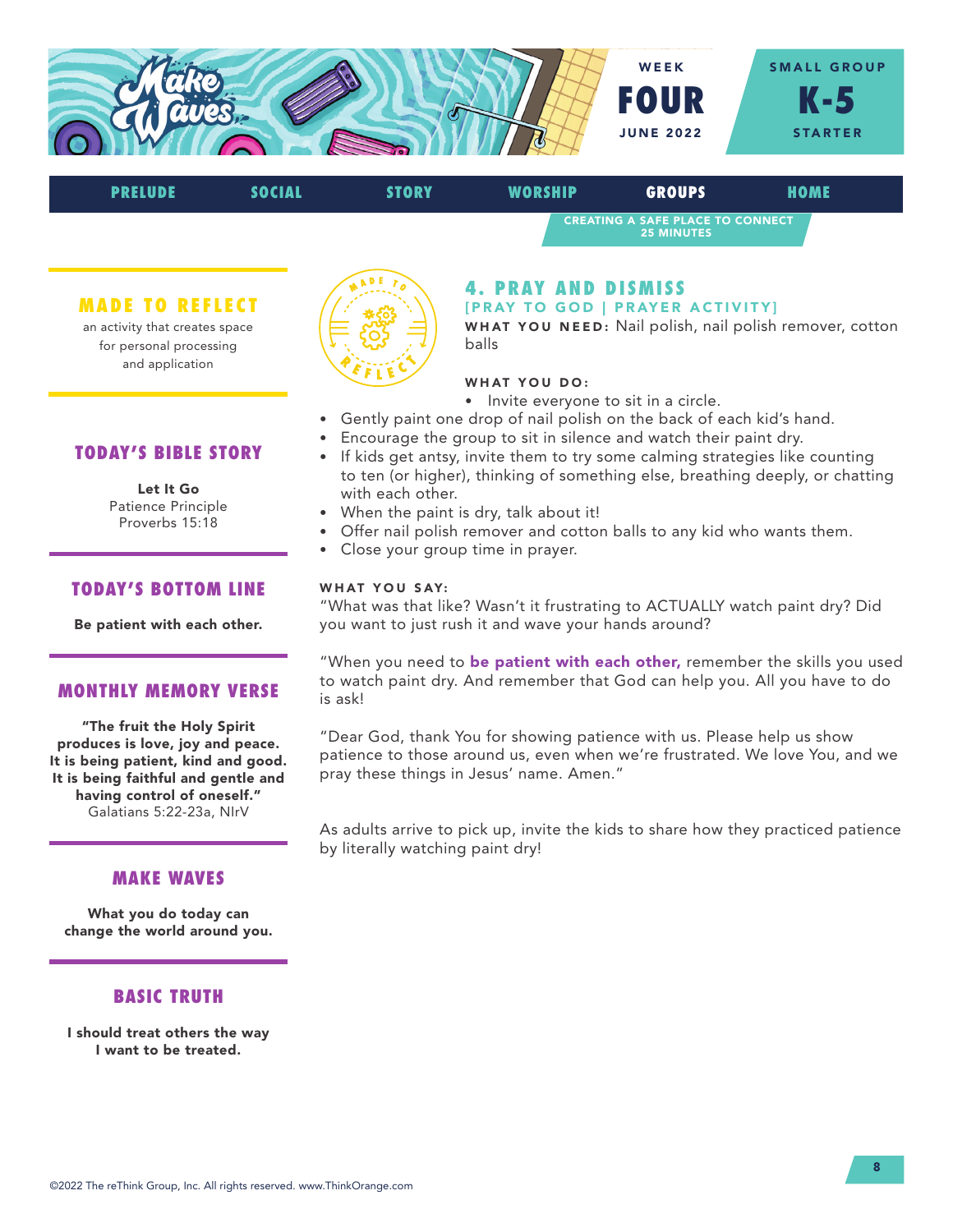

PRELUDE SOCIAL STORY WORSHIP GROUPS HOME

# GETTING READY

#### HERE'S EVERYTHING YOU NEED TO KNOW TO GET READY FOR THIS WEEK

## SOCIAL: PROVIDING TIME FOR FUN INTERACTION (15 MINUTES)

Welcome kids and spend time engaging in conversation and catching up. Get ready to experience today's story. (Choose one or both of these activities.)

# 1. EARLY ARRIVER

*Made to Explore: an activity that extends learning through hands-on experimentation and discovery*

#### WHAT YOU NEED:

- Offering container
- Bubbles (either individual containers or a big tub to share)
- Bubble wands; one for each kid

# 2. OPENING ACTIVITY

*Made to Play: an activity that encourages learning through following guidelines and/or working as a group* WHAT YOU NEED:

- One minute sand timer
- Large container of juice (or a blue juice drink to correspond with the theme) and plastic cups
- *(Optional)* Bag of individually wrapped candy instead of drink and cups

*\*NOTE: Be aware of food allergies in your group and adjust materials accordingly.*

### GROUPS: CREATING A SAFE PLACE TO CONNECT (25 MINUTES)

Create a safe place to connect and learn how the Bible story applies to real life experiences, through interactive activities and discussion questions.

#### (Choose as many of these activities as you like.)

*\* If you don't have time to do all these activities, be sure to do activity #1.*

# \*1. PATIENCE POETRY [TALK ABOUT GOD | BIBLE STORY REVIEW]

*Made to Imagine: an activity that promotes empathy and facilitates concrete application through role-play and reenactment*

#### WHAT YOU NEED:

- Print the "Patience Poetry Prompts" Activity Page on cardstock and cut apart the words; two sets for each small group
- Print the "Poetry Topics" Activity Page; one for each small group
- One minute sand timer

#### 2. PATIENCE PASS [LIVE FOR GOD | APPLICATION ACTIVITY]

*Made to Move: an activity that increases the oxygen in the brain and taps into the energy in the body*

- WHAT YOU NEED: • Four buckets
- 
- **Fill two of the buckets with water.**
- Two large sponges (car wash size)
- Timer app or stopwatch
- *(Optional)* Tarp if playing inside

# 3. MAKE WAVES MURAL

## [HEAR FROM GOD | MEMORY VERSE ACTIVITY]

*Made to Play: an activity that encourages learning through following guidelines and/or working as a group* WHAT YOU NEED:

- Print the "Make Waves Mural Week 4" Activity Page on heavy paper or cardstock and cut out; one for each small group
- Mural from previous weeks
- Bibles
- Tape or glue

*Note: This Mural will be used next month as well. Keep is available for next week!* 

#### 4. PRAY AND DISMISS [PRAY TO GOD | PRAYER ACTIVITY]

*Made to Reflect: an activity that creates space for personal processing and application*

- WHAT YOU NEED:
- Nail polish
- Nail polish remover
- Cotton balls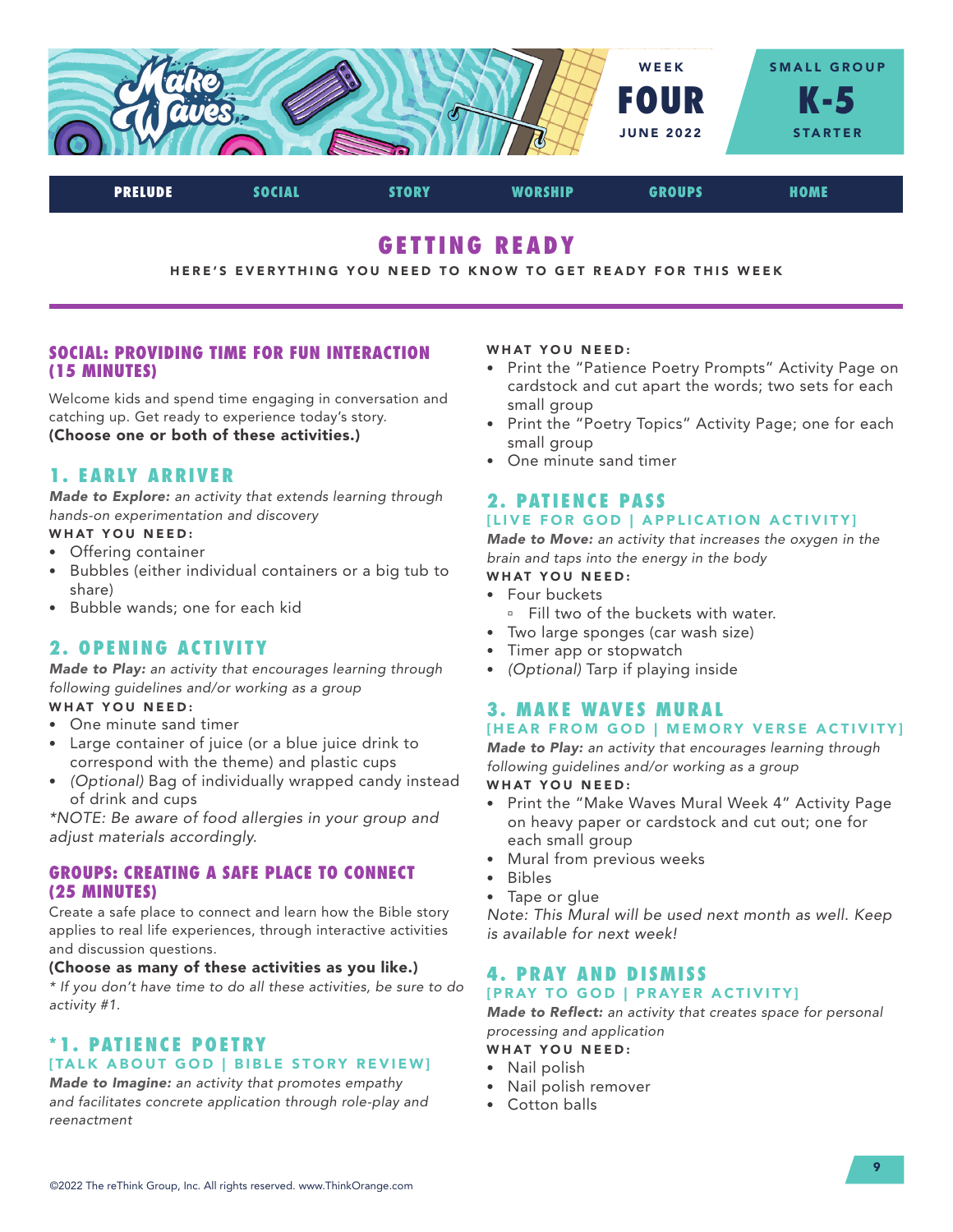

# GETTING READY

HERE'S EVERYTHING YOU NEED TO KNOW TO GET READY FOR THIS WEEK

## HOME: PROMPTING ACTION BEYOND THE EXPERIENCE

- Print on cardstock or email this week's devotionals and Parent Cue cards.
- Tell parents about our additional family resource: Parent Cue app.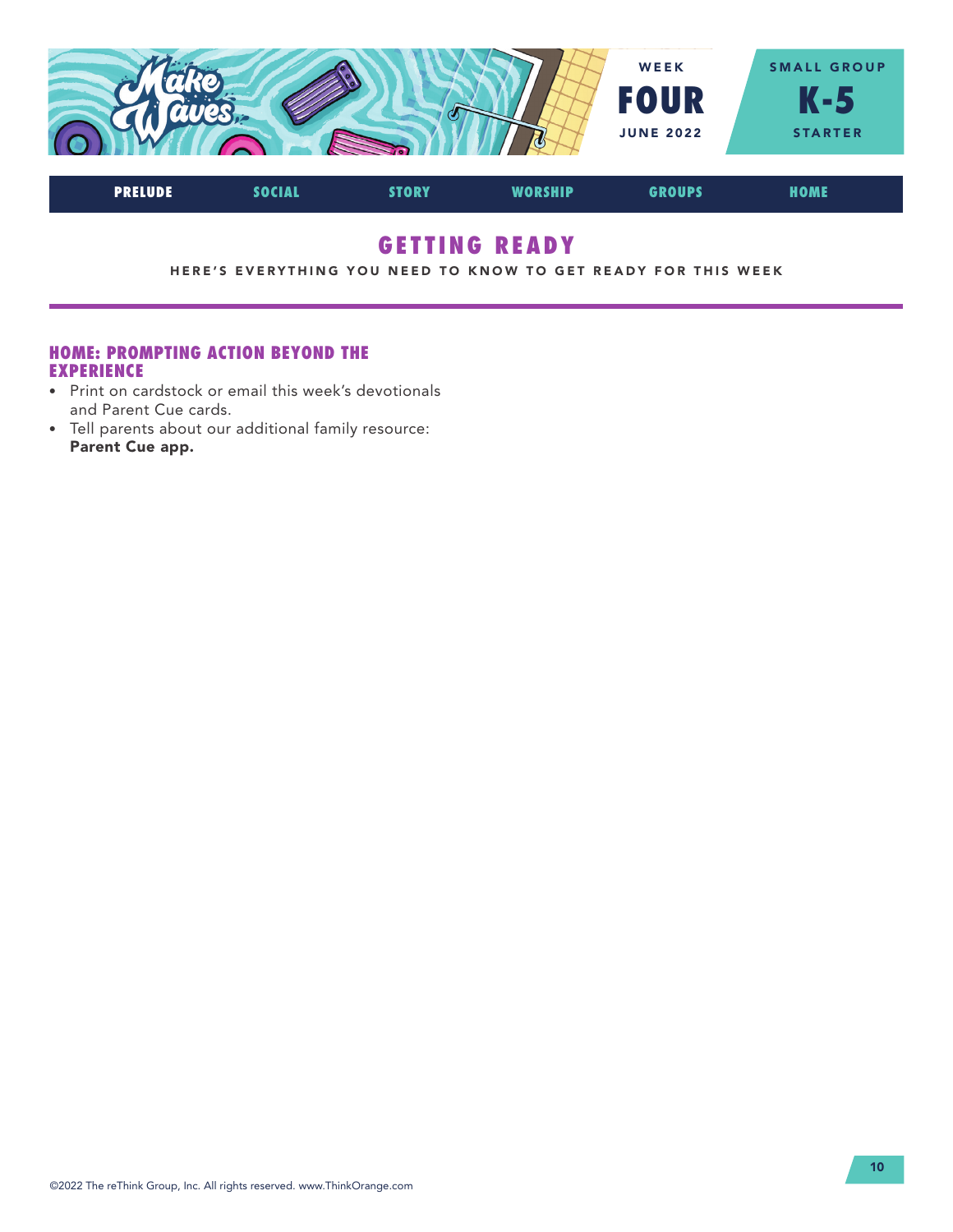

#### What to Do:

Print on cardstock and cut out words. Provide two sets for each small group.

"Patience Poetry Prompts" Activity Page

©2022 The reThink Group, Inc. All rights reserved. June 2022, Week 4, K-5 Starter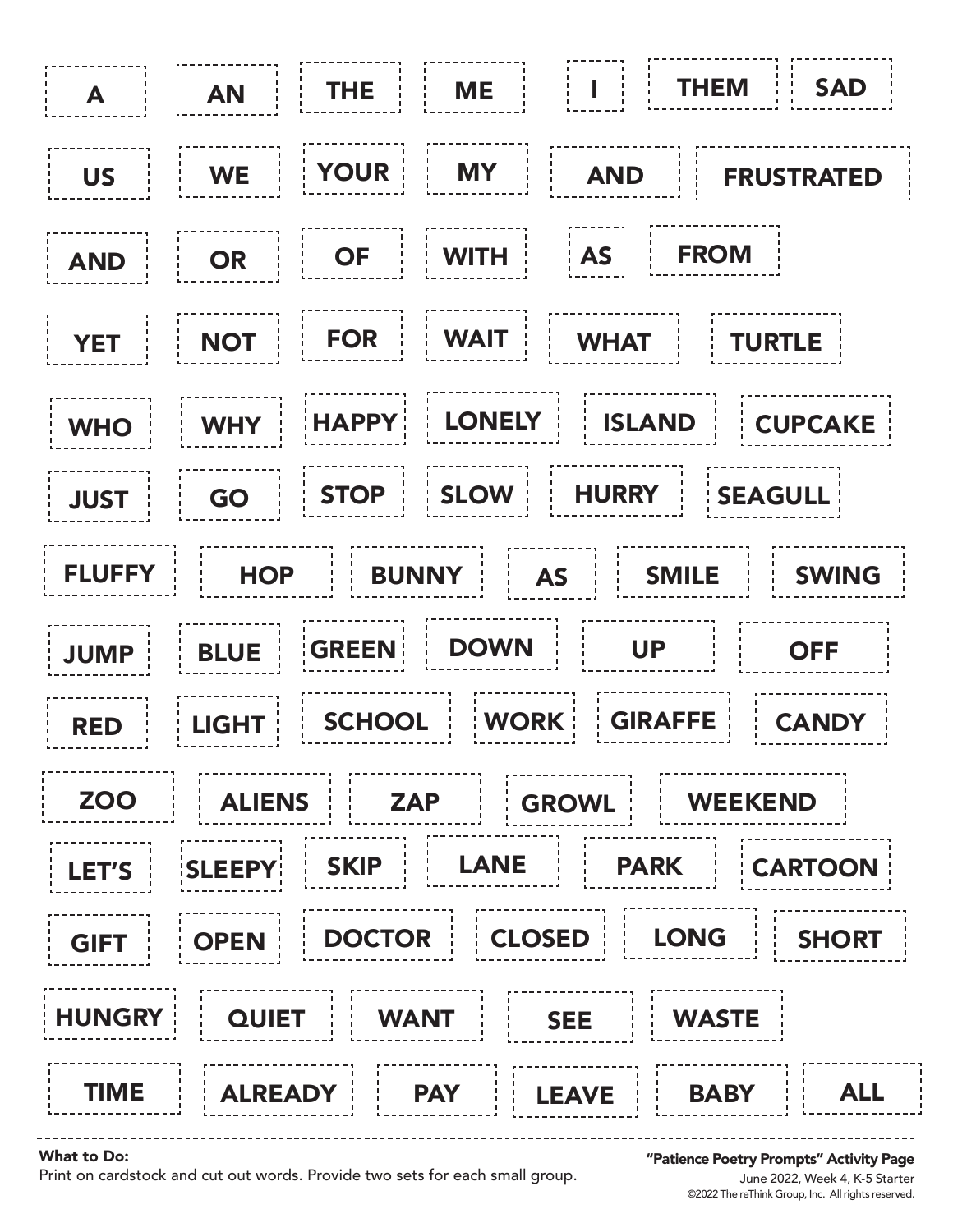- 1. You're stuck in traffic on the way to an amusement park. It's really hot in the car and the GPS tells you it will be ten more minutes in traffic—three times!
- 2. The person in front of you in the drive-thru line can't decide what they want. Your parents said you only have a few minutes to stop here before you get back on the road.
- 3. You get to the park and the lines are ridiculously long. You see that some people are using a fast lane that they've paid for. Your family didn't pay for the fast lanes.
- 4. The ride you've been reading about online and waiting for is DOWN. The park employees say it will hopefully be working in a few hours, just before the park closes.
- 5. Your much younger cousin wants to spend HOURS at the Tiny Tots section of the park. You're too big for any of the rides, but she's begged you to go with her and watch her on the flying dinosaurs.
- 6. No one wants to ride the triple-loop rollercoaster with you, so you stand in line alone. Everyone else is having fun with their groups and the line doesn't seem to be moving at all.
- 7. Your dad forgot his wallet in the car and the electronic pay machines are down. Instead of getting a snack, you have to wait while he walks all the way back to the parking lot.
- 8. You're finally going on the awesome ride you've been waiting for! It's up and running and you're first in line! But then another family shows up with a Fast Lane pass and cuts in front of you. You'll have to wait.
- 9. You want another snack from the cart, but your parents say that they're out of money. Your mom offers you a sandwich from her backpack.
- 10. On the way home, there's more traffic! You're so tired from the day and you really need to use the restroom.